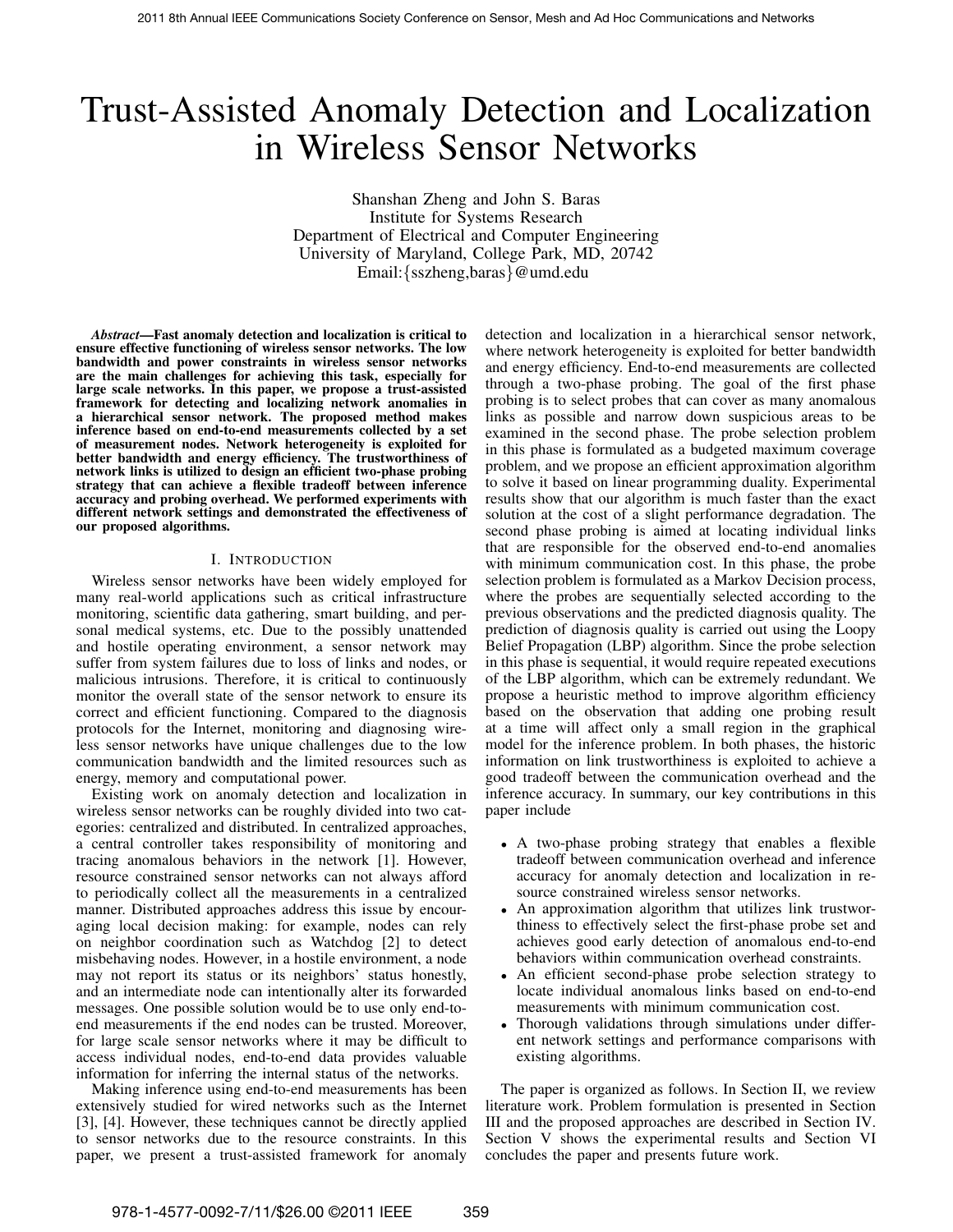## II. RELATED WORK

## *A. Network Tomography*

Anomaly inference from end-to-end measurements can be generally categorized as a problem of network tomography, i.e., inferring a network's internal properties using information derived from end point data. It requires solving a system of equations that relate the end-to-end measurements to the link properties such as packet loss rate, link delay, etc. Most of the network tomography techniques are developed for wired networks such as the Internet [3], [4], [5]. Duffield et al. [3] formulated the tomography problem as a set-cover problem and solves it on a tree topology to identify the most unreliable links of the network. In [4], Nguyen et al. proposed a Boolean algebra based approach to improve inference accuracy by an order of magnitude over previous algorithms. Gu et al. [5] presented an optimal probing scheme for unicast network delay tomography that can provide the most accurate estimation. However, these techniques can not be directly applied to wireless sensor networks as they incur high probing overhead and computational complexity, while the sensor networks usually have severe resource constraints.

#### *B. Monitoring Wireless Sensor Networks*

Monitoring wireless sensor networks has recently generated a surge of interest from the research community [1], [6], [7]. Ramanathan et al.[1] proposed Sympathy, which carefully selects a minimal set of metrics at a centralized sink and uses an empirically developed decision tree to determine the most likely causes of detected failures. Nguyen et al. [6] proposed inference schemes based on maximum likelihood and Bayesian principles, which can isolate links with high loss rates even with routing changes and noisy measurements. Wang et al. [7] formulated the anomaly detection and localization problem as an optimal sequential testing guided by end-toend data. They proposed a greedy algorithm that can determine an optimal selection sequence of network measurements to minimize testing cost, while the measurements are not limited to end-to-end behaviors. All of the above mentioned work assume the existence of a centralized sink node which is responsible for collecting required measurements, and rarely consider the strict constraint on communication overhead. In our work, we do not use any centralized sink node but exploit a hierarchical network structure to improve bandwidth and energy efficiency. Furthermore, our work focus on achieving a good tradeoff between communication overhead and inference accuracy, which provides a more practical and flexible solution for real-world applications.

#### *C. Trust in Wireless Sensor Networks*

In our work, we use link trust information to improve inference efficiency. The notion of trust, as a network security concept rather than a philosophical concept, corresponds to a set of relations among network nodes that are participating in certain protocols. With the knowledge of trust relations, it could be easier for the nodes to take proper security measures and make correct decisions.

There are various ways to numerically represent trust. For example, in [8], trust opinion is represented by a triplet in  $[0, 1]^3$ , where the elements in the triplet represent belief, disbelief, and uncertainty, respectively. Trust can also be interpreted as probability, e.g., subjective probability is used in [9], while objective probability is used in [10]. Trust has also been used to secure wireless sensor networks. For instance, Tanachaiwiwat et al. [11] utilized trust to address the noncooperative and malicious behavior in location-aware sensor

networks. In [12], Probst et al. presented a distributed approach that establishes reputation-based trust among sensor nodes to identify compromised and malicious nodes and minimize their impacts. In our algorithm, the trustworthiness of a link is computed according to the historic observations of anomaly occurrences on the link. The information of link trustworthiness enables us to achieve an effective tradeoff between detection performance and communication overhead.

#### III. PROBLEM FORMULATION

In this section, we describe the network model and define the problem of anomaly detection and localization. We use a two-layer heterogeneous network as illustrated in Fig. 1. The lower-layer network is the main network responsible for environment sensing and task execution. It consists of regular mote-type sensor nodes with severe energy and communication constraints. The upper-layer network is responsible for monitoring the status of the lower-layer network by taking end-to-end measurements. It consists of a set of measurement nodes with much stronger computation and communication capabilities. These measurement nodes are assumed to be highly trusted, e.g., they may associate with tamper resistant hardwares, so they would not give false information. We found by experiments that a small number of the measurement nodes would be enough to monitor a large network.

The main concern of using such hierarchical structure is to concentrate resource intensive computation and communication tasks only in the upper-layer network, thus to prolong the lifetime of the lower-level network. Heterogenous networks have become popular recently, particular in real world deployments because of their potential to increase network lifetime and throughput without significantly increasing the cost [13]. In this paper, the focus is not on quantitatively analyzing the performance of heterogeneous networks , but to enable flexible tradeoff between cost and network lifetime.



To formulate the problem of anomaly detection and localization, we assume that the anomalies may occur on any links in the monitored network. The occurrence of an anomaly on one link is assumed to be independent of others. We will consider coordinated attacks in our future work. These network anomalies typically lead to deviations of the endto-end measurements from the normal case, which can be explored for anomaly detection. Let  $P$  be the set of all endto-end paths from the measurement nodes to the lower-layer network nodes. Denoting the set of links that appear in  $P$ by  $\mathcal{E}$ , we use a matrix A of dimension  $|\mathcal{P}| \times |\mathcal{E}|$ , called the routing matrix, to represent the information relating paths to links. Each row of  $A$  represents a path in  $P$ , and each column represents a link in  $\mathcal E$ . The entry  $a_{ij}$  equal to 1 if path  $P_i$ contains link  $e_i$ . Let  $x_i$  be the indicator for the anomaly in path  $P_i$ , and  $y_j$  be the indicator for the anomaly in link  $e_j$ , i.e.,  $x_i = 1$  indicates that  $P_i$  is anomalous, and  $y_j = 1$  indicates that link  $e_i$  is anomalous. Assuming that  $|\mathcal{P}| = n_p$  and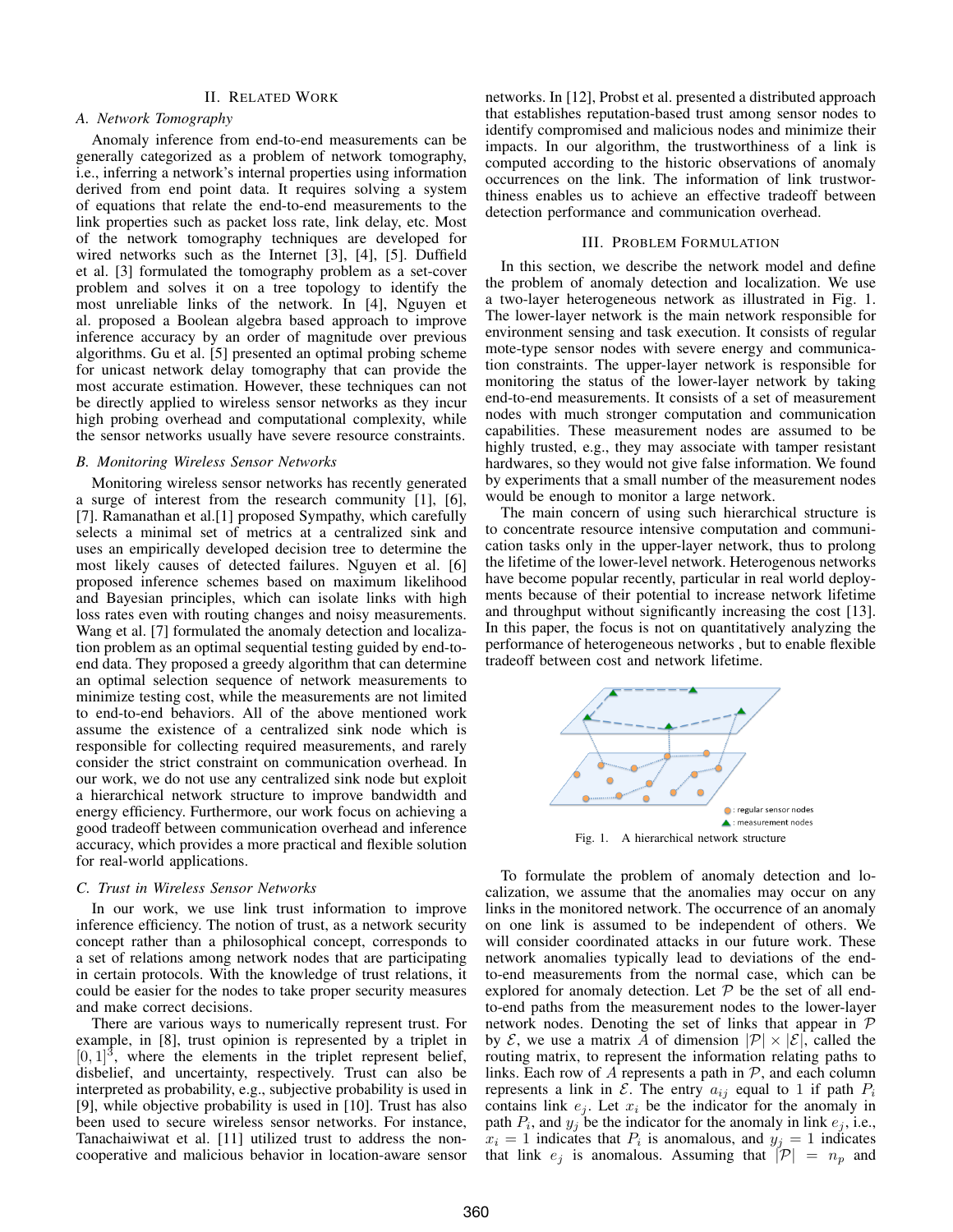$|\mathcal{E}| = n_e$ , if the network has no noise, a path  $P_i$  is anomalous if any of its links is anomalous, i.e.,  $x_i = 1 - \prod_{j=1}^{n_e} (1 - a_{ij}y_j)$ , so we have at most  $n_p$  constraints on  $n_e$  variables. For a sensor network with severe communication constraints, the number of observations on path behaviors may not be sufficient to achieve a unique solution for the  $y_j$ s. More generally, a practical network usually has some noise and follows the noisy-OR model [14], i.e.,  $P(x_i = 0 | \mathbf{y}) = (1 - \rho_j) \prod_j (a_{ij} \rho_{ij})^{y_j}$  where  $\rho_i$  is a leak probability representing the probability that path  $P_j$  performs as anomalous even if all its links are normal, and  $\rho_{ij}$  is an inhibition probability representing the probability that link  $e_j$  in path  $P_i$  is anomalous but performs as normal. Therefore, exact inference for the locations of the anomalous links may not be possible and we focus on the maximum a posterior estimation. The anomaly detection and localization problem can then be summarized as follows. We are given the following information:

- The set of wireless links  $\mathcal{E} = \{e_1, \ldots, e_{n_e}\};$
- The set of all paths  $\mathcal{P} = \{P_1, \ldots, P_{n_p}\};$
- The routing matrix  $A = [a_{ij}]_{n_p \times n_e}$ ;
- Constraints on communication overhead.

The objective is to select a subset of paths in  $P$  to collect endto-end measurements under communication constraints, and find the most probable candidates of anomalous links.

#### IV. PROPOSED FRAMEWORK

In this section, we present a trust-assisted two-phase probing strategy for solving the anomaly detection and localization problem under communication constraints. In both phases, link trustworthiness is utilized to achieve the best possible performance under the given communication constraint. In the first phase, the probes are selected to cover as many anomalous links as possible and narrow down suspicious areas to be explored. In the second phase, probes are sequentially selected based on previous probing results and sent only to the suspicious areas to locate individual links responsible for the observed end-to-end anomalous behaviors. This incremental probing strategy is particularly important for large scale sensor networks, because collecting all the end-to-end measurements in  $P$  at one time may congest the network.

#### *A. First phase probing*

Ideally, to monitor network status, probes should cover all links in the network in order to detect all possible anomalies. However, probing all links at a rate that is sufficiently fast for the detection may cost high communication overhead and cause serious network congestion. Our first-phase probing scheme is motivated by the observation that different links might be exposed to different levels of risks, e.g., the attacker may be more likely to target some "important" links in the network. Therefore, the links should be probed with *different frequencies* and *priorities*. The priority of a link can be computed based on its trustworthiness and the obsoleteness of previously collected data of the link. The probes are then selected to cover links of highest priorities and satisfy a given communication constraint. The goal is to *optimize* the tradeoff between detection performance and probing overhead.

*1) Problem Formulation:* For each link  $e_i \in \mathcal{E}$  at time k, we assign a trust value  $t_i(k) \in [0,1)$  and an obsolete value  $o_i(k) \in [0, 1)$ . The trust value represents the probability of  $e_i$  being normal, while the obsolete value indicates the obsoleteness of previously collected information about  $e_i$ . We use the Beta Reputation System [9] to capture link trustworthiness, which is based on using beta distribution to combine feedback and derive trust values. In Bayesian statistics, the beta distribution can be seen as the posterior probability of the parameter  $p$  of a binomial distribution, where  $p$  is the probability of success. In the Beta Reputation System, let  $p_i(k)$ be the probability that link  $e_i$  is normal at time k, then  $p_i(k)$ is assumed to have a beta distribution with parameters  $\alpha_i(k)$ and  $\beta_i(k)$ , i.e.,

$$
f(p_i(k)|\alpha_i(k), \beta_i(k))
$$
  
= 
$$
\frac{\Gamma(\alpha_i(k), \beta_i(k))p_i(k)^{\alpha_i(k)-1}(1-p_i(k))^{\beta_i(k)-1}}{\Gamma(\alpha_i(k))\Gamma(\beta_i(k))},
$$

where  $\Gamma(\cdot)$  is the gamma function. Given previously observed states of  $e_i$  till time k,  $\alpha_i(k)$  and  $\beta_i(k)$  can be represented by  $\alpha_i(k) = r_i(k) + 1$  and  $\beta_i(k) = s_i(k) + 1$ , where  $r_i(k)$  is the number of events that  $e_i$  is normal, and  $s_i(k)$  is the number of events that  $e_i$  is anomalous. The trust value  $t_i(k)$  is defined to be the mean value of  $p_i(k)$ , i.e.,  $t_i(k) = E[p_i(k)] = (r_i(k) +$  $1/(r_i(k)+s_i(k)+2)$ . Since links may change behaviors over time, old observations are less relevant for the current trust value. A forgetting factor can be introduced so that  $r_i(k+1) =$  $\kappa_1 r_i(k) + I_i(k+1)$  and  $s_i(k+1) = \kappa_2 s_i(k) + 1 - I_i(k+1)$ , where  $I_i(k + 1)$  is the indicator function that equals to 1 if the  $(k+1)$ <sup>th</sup> observation of link  $e_i$  is normal. The forgetting factors  $\kappa_1$  and  $\kappa_2$  are positive and can be set differently, e.g., if we want to punish more on the occurrence of an anomalous event, we can set  $\kappa_2 > \kappa_1$ . More details on the Beta reputation system can be found in [9].

The obsoleteness of a link is set to 0 initially and updated according to the following rule. Let  $A_i(k)$  be the event that  $e_i$  is not probed in the  $k_i^{\text{th}}$  interval and  $A_i^C(k)$  be the event that  $e_i$  is probed in the  $k^{th}$  interval, then

$$
o_i(k+1) = \begin{cases} 1 - (1 - o_i(k))e^{-\tau}, & \text{if } A_i(k), \\ 0, & \text{if } A_i^C(k). \end{cases}
$$

where  $\tau > 0$  is a parameter controlling the fading speed of the information. In other words, the more recent a link is probed, the smaller its obsolete value is. Let  $w_i(k)$  =  $\rho \cdot (1 - t_i(k)) + (1 - \rho) \cdot o_i(k)$ , with  $\rho$  being a parameter that adjusts the relative importance of the trust value and the obsolete value, then  $w_i(k)$  can be used as a weight that indicates the urgency of probing link  $e_i$ .

The first-phase probing selection can be formulated as an optimization problem. Let  $h_i$  be the length of path  $P_i$ , and  $h_0$ be the communication constraint such that the number of links traversed by the probes can not be larger than  $h_0$ . Let  $u_i$  be the indicator function for selecting path  $P_i$ , i.e.,  $u_i = 1$  means that path  $P_i$  is selected, and  $v_j$  be the indicator function for selecting link  $e_i$ , the optimization problem can be defined as

$$
\max \quad z = \sum_{j \in \mathcal{E}} w_j \cdot v_j,\tag{1}
$$

s.t. 
$$
\forall i \in \mathcal{P}, u_i \in \{0, 1\}, \sum_{i \in \mathcal{P}} h_i u_i \leq h_0,
$$
 (2)

$$
\forall j \in \mathcal{E}, v_j \in \{0, 1\} \sum_{i \in \mathcal{P}} a_{ij} u_i - v_j \ge 0. \tag{3}
$$

Constraint (2) represents the communication constraint and constraint (3) is due to the fact that one link may belong to multiple paths. The above optimization problem belongs to the class of the budgeted maximum coverage problem [15], which is NP-hard. Khuller et al. [15] proposed a  $(1 - 1/e)$  approximation algorithm that achieves a best possible approximation ratio. However, their method involves an enumeration of all subsets of  $P$  that have cardinality k, where  $k \geq 3$ , which is too computationally expensive in our settings.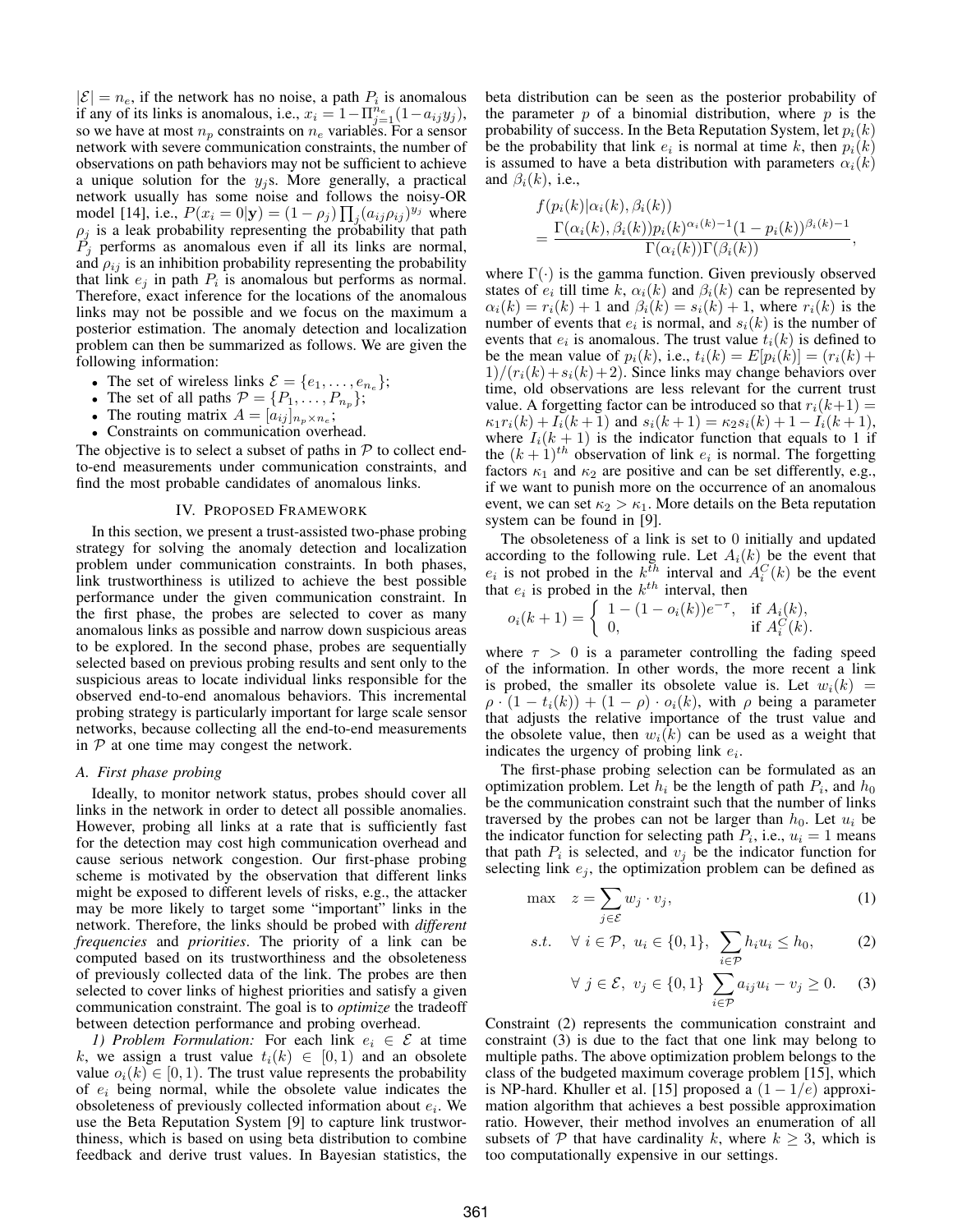We propose an efficient approximation algorithm that has very low computational complexity to solve the problem and prove a performance bound. Experimental results in Section V show that our approximation algorithm achieves not only low computation overhead but also high approximation factor.

*2) The approximation algorithm:* The approximation algorithm and its analysis are based on linear programming duality. To solve the optimization problem, we first relax the integer constraints in (2) and (3) to pairs of linear constraints  $0 \le u_i \le 1$  and  $0 \le v_j \le 1$ . It can be further shown that  $0 \le u_i \le 1$  and  $0 \le v_j \le 1$  can be equivalently changed to  $u_i \geq 0$  and  $v_j \leq 1$ . Then the dual problem of the original optimization problem can be written as

$$
\min_{\lambda,\gamma} \quad \lambda h_0 + \sum_{j \in \mathcal{E}} \gamma_j \tag{4}
$$

s.t. 
$$
\forall i \in \mathcal{P}, \ \lambda h_i + \sum_{j \in \mathcal{E}} a_{ij} \gamma_j \ge \sum_{j \in \mathcal{E}} a_{ij} w_j = \tilde{w}_i,
$$
 (5)

where  $\lambda$ ,  $\gamma_j$  for  $j = 1, \ldots, n_e$ , are Lagrange multipliers, and  $\tilde{w}_i$  is the sum of link weights for path  $P_i$ .

We denote the set of selected paths as  $X$ , the set of links covered by  $\mathcal X$  as  $\mathcal E(\mathcal X)$ , and the total hop counts of the paths in X as hops(X). Note that hops(X) is usually larger than  $|\mathcal{E}(\mathcal{X})|$  as paths can have overlapping links. Let  $q_0 = \arg \max_{i \in \mathcal{P}} \tilde{w}_i / h_i$ , the algorithm starts with the feasible dual solution  $\mathcal{X} = \{P_{q_0}\}\$ , hops $(\mathcal{X}) = h_{q_0}, \ \lambda = \tilde{w}_{q_0}/h_{q_0}$ and  $\gamma_j = 0$  for  $j \in \mathcal{E}(\mathcal{X})$ . Then in each iteration, the basic idea is to reduce the dual objective value while improving the primal objective value. Initially, the objective value of the dual problem is  $\lambda h_0$  and only the  $q_0^{th}$  constraint in (5) is active. To reduce the dual objective value in each iteration, we choose one inactive constraint in (5), say, the  $i<sup>th</sup>$  constraint and make it active. We reduce the value of λ by a constant β and raise the value of  $\gamma_i$  by the same amount  $\beta$ . Let overlap =  $|\mathcal{E}(\lbrace P_i \rbrace) \cap \mathcal{E}(\mathcal{X})|$  be the number of overlapping links between  $P_i$  and X, the change to the left side of the  $i^{th}$  constraint will be  $-h_i \cdot \beta +$  overlap  $\cdot \beta < 0$ as  $h_i = |\mathcal{E}(\{P_i\})| \geq$  overlap. Therefore, the i<sup>th</sup> constraint can be made active with a properly selected positive value of  $\beta$ . In order to keep the dual solution feasible, all other constraints should not be violated, so the chosen constraint must be associated with the smallest  $\beta$  among all the inactive constraints. For the already active constraints, the change of their left side equations will be  $-h_i \cdot \beta + \sum_j a_{ij} \cdot \beta = 0$ , so they are still active and not violated. After each iteration, the change of the dual objective value is  $\beta \cdot (|\mathcal{E}(\mathcal{X})| - h_0)$ . Since  $|\mathcal{E}(\mathcal{X})|$  < hops(X), the dual objective value will be reduced as long as the primal solution is feasible, i.e., hops( $\mathcal{X}$ )  $\leq h_0$ . The algorithm will terminate as soon as the communication constraint is violated, i.e., hops( $\mathcal{X}$ ) > h<sub>0</sub>. Table I is a summary of the algorithm for first-phase probe selection.

The probe selection algorithm is performed among the measurement nodes only. Each measurement node maintains a partial view of the network, i.e., the information of the links that constitute its monitored paths, which can be extracted from the routing protocol running in the lower-layer network, and the corresponding link weights, which are updated locally by the Beta reputation system. In the algorithm described in Table I, except the computation of  $(\max \tilde{w}_i/h_i)$  in the 1st line and the computation of  $(\min \beta_i)$  through line 4-10, other computations are local, i.e., they can be executed by individual measurement node without exchange of information. The distributed computation of minimum can be achieved easily by maintaining a spanning tree among the measurement nodes [16]. Furthermore, the iterations in the 'While-end' statement

TABLE I A SEQUENTIAL ALGORITHM FOR FIRST-PHASE PROBE SELECTION

1 **Initialization**:  $q_0 = \arg \max_{i \in \mathcal{P}} \tilde{w}_i / h_i$ ,  $\mathcal{X} = \{P_{q_0}\}\, \text{hops}(\mathcal{X}) = h_{q_0}, \ \lambda = \tilde{w}_{q_0}/h_{q_0}, \ \gamma_j = 0.$ 2 While hops( $\mathcal{X}$ ) <  $h_0$ , 3  $\beta = inf, idx = 0$ 4 for each  $i \notin \mathcal{X}$ 5 overlap =  $|\mathcal{E}(\lbrace P_i \rbrace) \cap \mathcal{E}(\mathcal{X})|$ 6  $\beta_i = \frac{\lambda \cdot h_i + \sum_{j \in \mathcal{E}} a_{ij} \gamma_j - \tilde{w}_i}{h$  overlap  $\overline{h_i}$ –overlap 7 if  $\beta > \beta$ <sub>i</sub><br>8  $\beta = \beta_i$ 8  $\beta = \beta_i$ , idx = *i*; 9 end 10 end 11 if hops( $\mathcal{X}$ ) +  $h_{idx}$  <=  $h_0$ 12  $\lambda = \lambda - \beta$ , 13  $\forall i \in \mathcal{E}(\mathcal{X}), \gamma_i = \gamma_i + \beta,$ 14  $\forall i \notin \mathcal{E}(\mathcal{X}), \gamma_i = \gamma_i,$ 15  $\mathcal{X} = \mathcal{X} \cup P_{idx}$ 16 else 17 terminate 18 end 19 end

through line 2-19 can be finished in less than  $h_0/h_{min}$  rounds, with  $h_{min}$  being the length of the shortest path in  $P$ . Since the number of measurement nodes is small, the communication cost for this algorithm can be kept low.

Next, we derive the performance bound for the proposed approximation algorithm.

*Theorem 1:* Assuming that the algorithm in Table I terminates after  $l_1$  iterations and the primal solution is  $\mathcal{X} =$  $\{P_{s_1}, \ldots, P_{s_{l_1}}\}$  with objective value  $z^p$ . Denote the optimal objective value for the primal problem by  $z^*$ , then  $z^p$  can be lower bounded by  $z^p > \frac{z^*}{\delta(1+r)}$  $\frac{z^*}{\delta(1+r/l_1)}$ , where  $\delta$  is the maximum number of paths in  $X$  that intersect at a same link, and  $r = h_{max}/h_{min}$ , where  $h_{max}$  and  $h_{min}$  are the maximum and minimum path lengths.

*Proof:* The primal objective value  $z^p$  can be written as  $z^p = \sum_{j \in \mathcal{E}(\mathcal{X})} w_j$  according to (1), which is lower bounded by  $\frac{1}{\delta} \sum_{i \in \mathcal{X}} \tilde{w}_i$ . Since the paths in X have active constraints in the dual problem, we have  $\sum_{i \in \mathcal{X}} \tilde{w}_i = \sum_{i \in \mathcal{X}} (\lambda h_i + \sum_j a_{ij} \gamma_j)$  <  $\delta \cdot z^p$ . On the other hand, the dual objective value  $z^d$  can be written as  $z^d = \lambda h_0 + \sum_{j \in \mathcal{E}} \gamma_j$ . Since  $\gamma_j = 0$  for  $j \notin \mathcal{E}(\mathcal{X})$ , we have

$$
z^{d} = \lambda(h_0 - \sum_{i \in \mathcal{X}} h_i) + \sum_{i \in \mathcal{X}} (\lambda h_i + \sum_{j} a_{ij} \gamma_j)
$$
  
<  $\lambda h_{max} + \delta \cdot z^{p}.$ 

Since  $\lambda \sum_{i \in \mathcal{X}} h_i < \delta \cdot z^p$  and  $|\mathcal{X}| = l_1$ , we have

 $\lambda h_{max} < \frac{\delta \cdot z^p}{1 - t}$  $\frac{0}{l_1 \cdot h_{min}} h_{max}.$ 

Then  $z^d$  can be upper bounded by  $z^d < \delta \cdot z^p \cdot (1 + r/l_1)$  and we have the optimal objective value  $z^*$  satisfying

$$
z^* < z^d < \delta(1 + r/l_1)z^p.
$$

Experimental results in Section V show that this approximation algorithm achieves very good approximation ratio as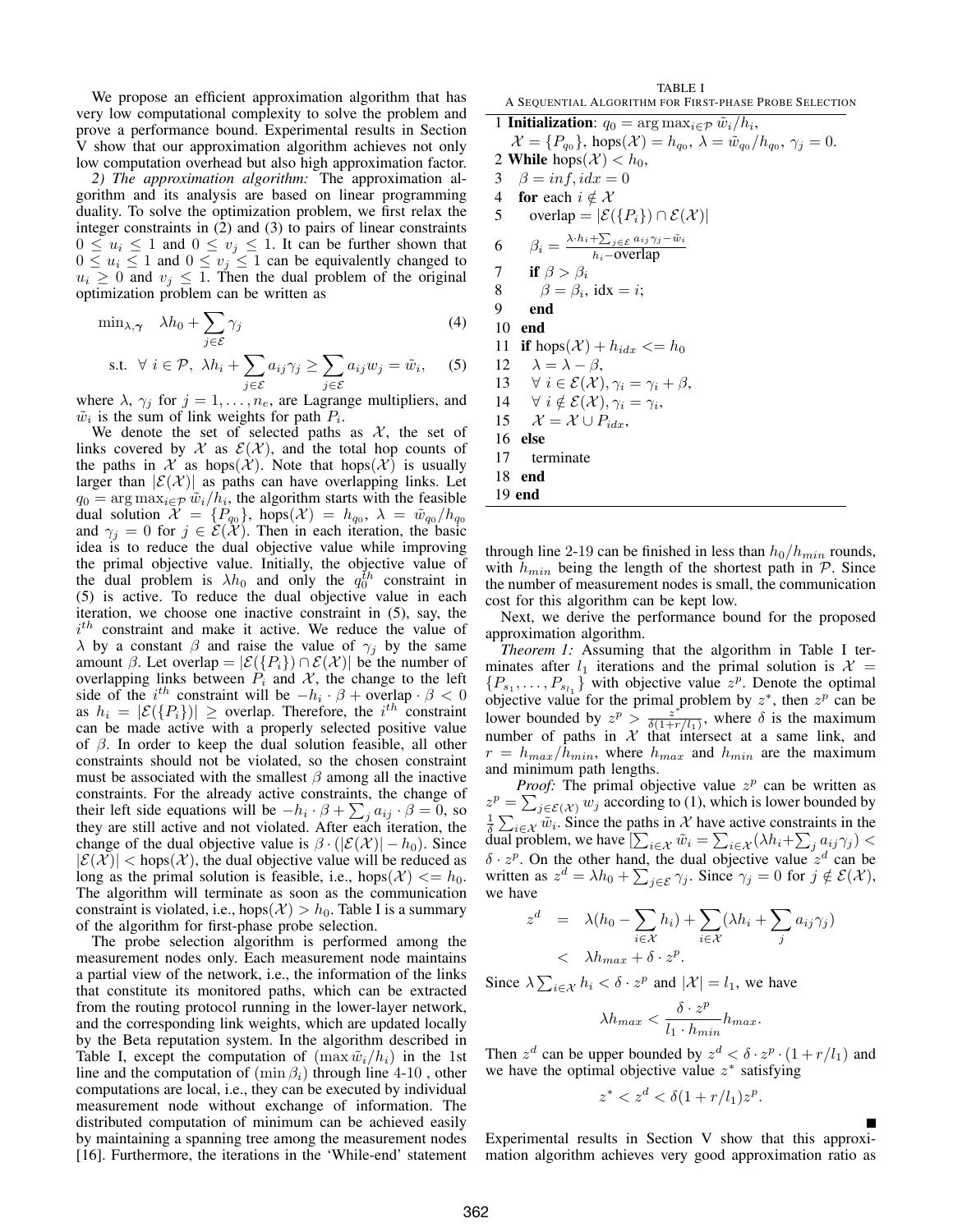compared to the optimal solution.

After the probes are selected and sent, the measurement nodes will do hypothesis testings to detect anomalous paths based on the collected end-to-end measurements. The detection is based on identifying significant measurement deviations from the normal state. We have proposed to use either sequential probability ratio test (SPRT) or non-parametric change detection method for the hypothesis testing depending on whether a training data set is available. More details on the detection algorithms and their performance analysis can be found in our previous work [17].

#### *B. Second phase probing*

The goal of the second-phase probing is to find the individual links responsible for the observed path anomalies. In this phase, additional probes are sequentially selected according to previous observations and the predicted diagnosis quality. This online selection is typically more efficient than its offline counterpart [18], where the offline method attempts to select the set of probes before any observation is made.

To measure the diagnosis quality, we use the conditional entropy from the information-theoretic perspective. Assuming that the observed path states from the first phase is represented by  $x_1$ . Denoting the second-phase probe selection strategy by  $\pi$  and the link states in  $\mathcal E$  by  $\mathcal Y$ , then the diagnosis quality of  $\pi$  can be represented by  $f(\pi) = H(\mathcal{Y}|\mathbf{x}_1) - H(\mathcal{Y}|\mathbf{x}_1, \phi(\pi))$ , where  $\phi(\pi)$  is the collected end-to-end measurements by implementing  $\pi$ . Let  $h(\pi)$  be the communication overhead by implementing  $\pi$ , measured by the number of links traversed by the selected probes, and  $\tilde{h}_0$  be the communication constraint for the second phase, then the probe selection problem in this phase can be formulated as to find a policy  $\pi^*$  such that

$$
\pi^* = \arg\max_{\pi} E_{\pi}[H(\mathcal{Y}|\mathbf{x}_1) - H(\mathcal{Y}|\mathbf{x}_1, \phi(\pi))], \text{ s.t. } h(\pi) \leq \tilde{h}_0.
$$

However, solving this problem is equal to solving a finitehorizon Markov Decision Process that has exponential state space [19], which is NP-hard. A widely used method for solving this type of problem is to use a heuristic greedy approach that iteratively selects the probe that provides the largest reduction in uncertainty at each step [14], [20]. More specifically, let  $\mathcal{X}_C$  represent the previously sent probes, including the probes sent in the first phase, and assuming that the observations are  $\mathcal{X}_C = \mathbf{x}_C$  and the communication overhead is  $h(\mathcal{X}_C)$ , then the next probe is selected to be

$$
i = \arg\max_{j:h_j \le \tilde{h}_0 - h(\mathcal{X}_C)} H(\mathcal{Y}|\mathbf{x}_C) - H(\mathcal{Y}|\mathbf{x}_C, X_j),
$$
 (6)

where  $X_i$  is a random variable representing the unknown state of path  $P_i$  and  $h_i$  is the hop count for path  $P_i$ . We now provide performance bound for this greedy algorithm.

*Theorem 2:* Assuming that the obtained diagnosis quality, i.e., the reduced uncertainty on link states, by the greedy algorithm is  $\tilde{\Delta}$ , and the optimal diagnosis quality is  $\Delta^*$ , then  $\tilde{\Delta}$  can be lower bounded by  $\tilde{\Delta} \geq (1 - e^{-l_2 \cdot h_{min}/\tilde{h}_0}) \Delta^*$ , where  $l_2$  is the number of probes selected by the greedy algorithm,  $h_{min}$  is the minimum path length, and  $\tilde{h}_0$  is the communication constraint in the second probing phase.

*Proof:* First, the diagnosis quality  $f(\pi)$ , measured in the reduction of estimation uncertainty, satisfies the adaptive monotonicity property defined in [19], i.e. getting more probing observations can never decrease the diagnosis quality. Second, it also satisfies the adaptive submodularity property, i.e., when there are fewer probes that have been sent, probing one additional path can provide the same or more information than the case of probing the same additional path but there

are more probes that have been sent. In other words, for  $\mathcal{X}_A \subseteq \mathcal{X}_B \subset \mathcal{X}$  and  $X_i \in \mathcal{X} \backslash \mathcal{X}_B$ , we have

$$
f(\mathcal{X}_A, X_i) - f(\mathcal{X}_A) = H(\mathcal{Y}|\mathcal{X}_A) - H(\mathcal{Y}|\mathcal{X}_A, X_i)
$$
  
\n
$$
\geq f(\mathcal{X}_B, X_i) - f(\mathcal{X}_B) = H(\mathcal{Y}|\mathcal{X}_B) - H(\mathcal{Y}|\mathcal{X}_B, X_i),
$$

which is due to the fact that

$$
H(\mathcal{Y}|\mathcal{X}_A) - H(\mathcal{Y}|\mathcal{X}_A, X_i) - (H(\mathcal{Y}|\mathcal{X}_B) - H(\mathcal{Y}|\mathcal{X}_B, X_i))
$$
  
= 
$$
\sum_{\mathcal{X}_B} \sum_{X_i} P(\mathcal{X}_B, X_i) \log \frac{P(\mathcal{X}_B, X_i)}{P(\mathcal{X}_B)P(\mathcal{X}_i|\mathcal{X}_A)}
$$
  
= 
$$
D_{KL}(P(\mathcal{X}_B, X_i) || P(\mathcal{X}_B)P(\mathcal{X}_i|\mathcal{X}_A)) \ge 0,
$$

where  $D_{KL}(\cdot)$  represents the Kullback-Leibler divergence. Following Theorem 3 in [19], we have  $\tilde{\Delta} \geq (1 - e^{-l_2/\tilde{k}}) \Delta^*$ , where  $l_2$  is the number of steps for the greedy algorithm and  $k$  is that of the optimal algorithm. In our case, the number of steps in the greedy algorithm is equal to the number of probes selected by the greedy algorithm, and the number of steps for an optimal algorithm can be upper bounded by  $k \leq \tilde{h}_0 / h_{min}$ , so we have  $\tilde{\Delta} \geq (1 - e^{-l_2 \cdot h_{min}/\tilde{h}_0}) \Delta^*$ .

Next, we discuss how to implement the greedy algorithm. The graphical model for computing  $H(\mathcal{Y}|\mathbf{x}_C, X_i)$  is illustrated in Fig. 2, where  $X_i$  represents the state of path  $P_i$  and  $Y_i$  represents the state of link  $e_i$ . By simple algebraic manipulation,



Fig. 2. Graphical Model Fig. 3. Factor Graph for the Graphical Model

it is found that  $H(\mathcal{Y}|\mathbf{x}_C, X_i)$  satisfies

$$
H(\mathcal{Y}|\mathbf{x}_C, X_j) = H(\mathcal{Y}|\mathbf{x}_C) - H(X_j|\mathbf{x}_C) + H(X_j|\mathcal{Y}_{pa_j}, \mathbf{x}_C),
$$

where  $\mathcal{Y}_{pa_j}$  is the set of the parent nodes of  $X_j$  in Fig. 2. Since  $H(\mathcal{Y}|\mathbf{x}_C)$  is not related to  $X_j$ , only  $H(X_j|\mathbf{x}_C)$  and  $H(X_j | \mathcal{Y}_{pa_j}, \mathbf{x}_C)$  need to be computed. The computations can be carried out using the Loopy Belief Propagation algorithm (LBP). We will first briefly review the LBP algorithm.

LBP [21] is a message passing algorithm for performing inference on graphical models. It calculates the marginal distribution for each unobserved node, conditioned on any observed nodes. It usually operates on a factor graph, which is a bipartite graph containing nodes corresponding to variables and factors. In the factor graph, an undirected edge connects a variable node  $c$  and a factor node  $s$  if and only if the variable participates in the potential function  $f_s$  of s. Let x denote a set of  $n$  discrete variables and  $s$  a factor node, then the joint mass function of x can be written as

$$
P(\mathbf{x}) = \frac{1}{Z} \prod_{s} f_s(\mathbf{x}_s),
$$

where  $Z$  is a normalization constant,  $x_s$  is the set of neighboring variable nodes of s, and the index s ranges over all factor nodes in the graphical model. The factor graph for our graphical model is shown in Fig. 3. More details on factor graph can be found in [21]. In LBP, the probabilistic messages are iterated among the variable nodes and the factor nodes. Let  $\mathcal{N}(x_i)$  denote the neighboring factor nodes of a variable node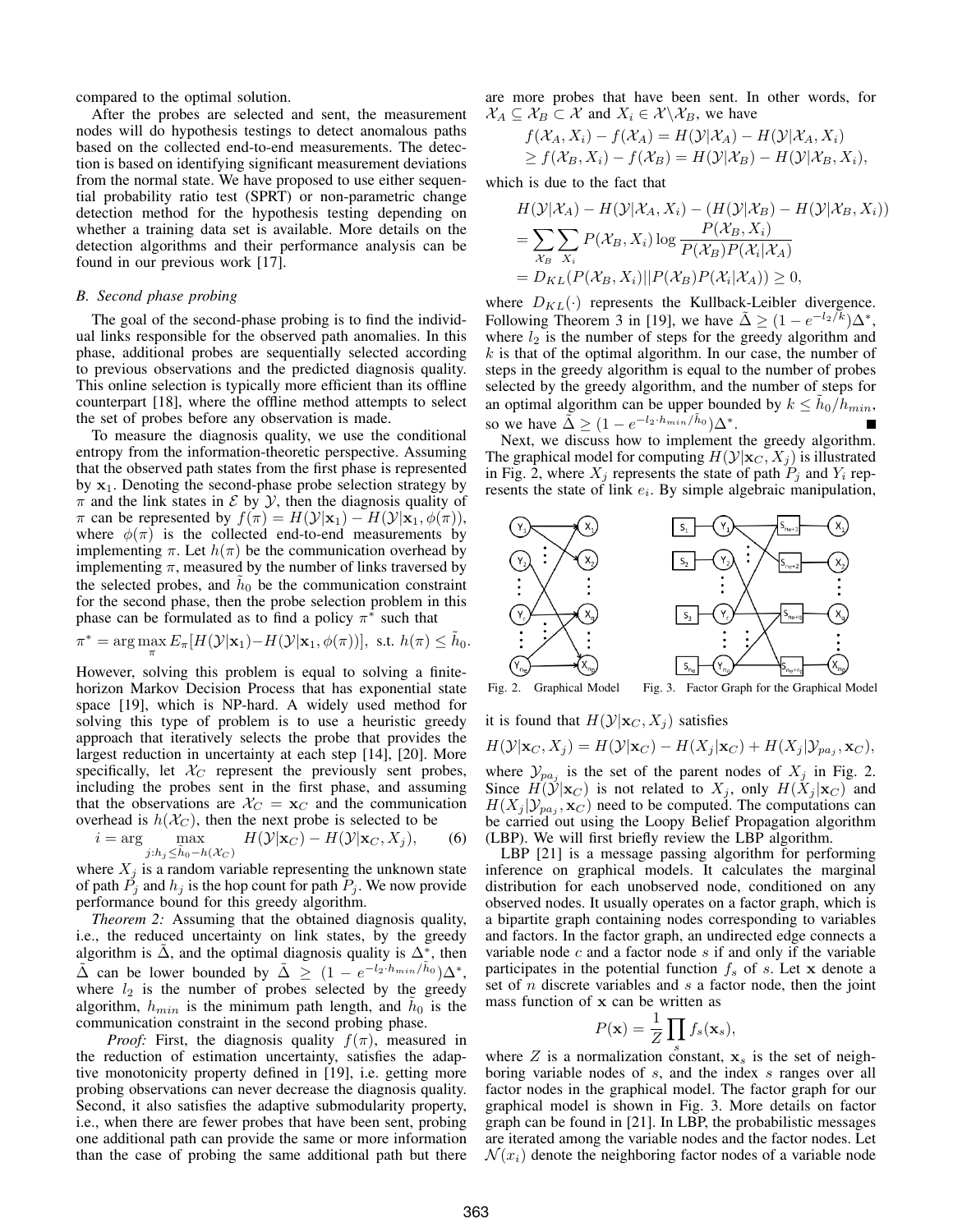$x_i$ , then the LBP message from  $x_i$  to one of its neighboring factor node s is defined as

$$
\mu_{x_i \to s}(x_i) = \prod_{\tilde{s} \in \mathcal{N}(x_i) \setminus s} \mu_{\tilde{s} \to x_i}(x_i),
$$

and the message from factor node  $s$  to  $x_i$  is defined as

$$
\mu_{s \to x_i}(x_i) = \sum_{\mathbf{x}_s \backslash x_i} f_s(\mathbf{x}_s) \prod_{x_j \in \mathbf{x}_s \backslash x_i} \mu_{x_j \to s}(x_j),
$$

where  $x<sub>s</sub>$  is the set of neighboring variable nodes of s. Based on these messages, the beliefs for each variable node and the probability potential for each factor node can be computed as,

$$
P(x_i) \propto \prod_{s \in \mathcal{N}(i)} \mu_{s \to x_i}(x_i),
$$

$$
P(\mathbf{x}_s) \propto \prod_{x_i \in \mathcal{N}(s)} \mu_{x_i \to s}(x_i)
$$

In our case, since  $x_C$  are observed nodes, the original LBP algorithm already provides the computation of the marginal distribution  $P(X_j | \mathbf{x}_C)$ .  $H(X_j | \mathbf{x}_C)$  can then be easily computed as  $\sum_{x_j} P(x_j | \mathbf{x}_C) \log P(x_j | \mathbf{x}_C)$ . To compute  $H(X_j | \mathcal{Y}_{pa_j}, \mathbf{x}_C)$ , we first write it as

$$
H(X_j | \mathcal{Y}_{pa_j}, \mathbf{x}_C) = -\sum_{\mathcal{Y}_{pa_j}} P(\mathbf{y}_{pa_j}, x_j | \mathbf{x}_C) \log P(x_j | \mathbf{y}_{pa_j})
$$
  
= 
$$
-\sum_{\mathcal{Y}_{pa_j}, x_j} P(\mathbf{y}_{pa_j}, x_j | \mathbf{x}_C) \log P(\mathbf{y}_{pa_j}, x_j | \mathbf{x}_C)
$$
  
+ 
$$
\sum_{\mathcal{Y}_{pa_j}} P(\mathbf{y}_{pa_j} | \mathbf{x}_C) \log P(\mathbf{y}_{pa_j} | \mathbf{x}_C),
$$
 (7)

then consider the two terms in the right side of equation (7). For the first term,  $y_{pa_j}$  and  $x_j$  are variable nodes that are neighbors of the factor node  $s_{n+1}$ , which has the joint mass function

$$
P(\mathbf{y}_{pa_j}, x_j | \mathbf{x}_C) = f(x_j | \mathbf{y}_{pa_j}) \cdot \mu_{x_j \to s_{ne+j}} \cdot \prod_{y_k \in \mathbf{y}_{pa_j}} \mu_{y_k \to s_{ne+j}}.
$$

The original LBP message from  $s_{n_e+j}$  to  $x_j$  is

$$
\mu_{s_{n_e+j}\to x_j} = \sum_{\mathbf{y}_{pa_j}} P(\mathbf{y}_{pa_j}, x_j | \mathbf{x}_C).
$$

Let  $\tilde{\mu}_{s_{n_e+j}\to x_j} = \sum_{\mathbf{y}_{pa_j}} P(\mathbf{y}_{pa_j}, x_j | \mathbf{x}_C) \log P(\mathbf{y}_{pa_j}, x_j | \mathbf{x}_C)$ and piggyback it in the original LBP message, then the first term can be obtained at node  $x_j$  as  $\sum_{x_j} \tilde{\mu}_{s \to j}(x_j)$ . Similarly, the second term in the right side of equation (7) can be obtained by first computing  $P(\mathbf{y}_{pa_j}|\mathbf{x}_C) = \sum_{x_j} P(\mathbf{y}_{pa_j}, x_j|\mathbf{x}_C)$  at node  $s_{n_e+j}$  and then passing (7) can be obtained by first computing  $P(\mathbf{y}_{pa_j}|\mathbf{x}_C)$  =  $\hat{\mu}_{s_{n_e+j}\to x_j} = \sum_{\mathbf{y}_{pa_j}} P(\mathbf{y}_{pa_j}|\mathbf{x}_C) \log P(\mathbf{y}_{pa_j}|\mathbf{x}_C)$  to node  $x_j$ . Therefore,  $H(X_j | \hat{y}_{pa_j}, \mathbf{x}_C)$  can be obtained at  $x_j$ .

To implement the above mentioned algorithm for secondphase probe selection, there are two main concerns. First is the mapping from the graphical model to the sensor network as we should limit messaging across sensors whenever possible in order to save resources. Second is that whenever an additional probe is selected, the beliefs need to be updated, which requires repeated executions of LBP and may lead to very high computational complexity. We propose a heuristic algorithm to reduce the computation overhead and improve algorithm speed by utilizing the redundancy in each execution of LBP.

*a) Mapping the graphical model to the sensor network:* The second-phase probe selection algorithm is also performed among the measurement nodes. For the graphical model shown in Fig. 2, we call the  $X_i$ s evidence nodes as they represent path states and can be observed, and call the  $Y_i$ s latent nodes as they represent the hidden link states. First, we assign each evidence node to the measurement sensor that monitors the corresponding path. Observing that in the graphical model the evidence nodes are only coupled through the latent nodes, we decouple them by making duplicated copies of the latent nodes [22]. More specifically, assuming that the evidence nodes  $X_p$  and  $X_q$  are coupled through a latent node  $Y_r$ , while the corresponding measurement sensors for the two evidence nodes, denoted by  $S_p$  and  $S_q$ , are connected through a path constituted of measurement sensors  $(S_{r_1},...,S_{r_n})$ . Then we add new variables  $(Z_{r_1},..., Z_{r_n})$  to the original graphical model, remove the link from  $Y_r$  to  $X_q$ , and add new links for  $(Y_r, Z_{r_1}), (Z_{r_1}, Z_{r_2}), \ldots, (Z_{r_{n-1}}, Z_{r_n}), (Z_{r_n}, X_q)$  with

$$
f(Z_{r_1}|Y_r) = \mathbf{I}(Z_{r_1} = Y_r),
$$
  
\n
$$
f(Z_{r_{k+1}}|Z_{r_k}) = \mathbf{I}(Z_{r_{k+1}}=Z_{r_k}), k = 1, ..., n-1,
$$
  
\n
$$
f(X_q|Z_{r_n}) = P(X_q|Y_r),
$$

where  $I(\cdot)$  is the indicator function. The factor graph of the modified graphical model can be derived accordingly. The newly added variables  $(Z_{r_1},..., Z_{r_n})$  are assigned to the measurements sensors  $(S_{r_1},...,S_{r_n})$  and the latent variable  $Y_r$  is assigned to the measurement sensor  $S_p$ .

*b) Belief Updating:* Belief updating is the most computational intensive part in the second-phase probe selection algorithm as the beliefs need to be updated each time when one additional probe is collected. In [14], Zheng et al. also utilized belief propagation for online probe selection, however, the computation complexity is pretty high in their implementation due to the repeated executions of belief propagation. In [20], Cheng et al. proposed to improve algorithm efficiency based on an observation of approximated conditional independence of probes. However, their method does not hold true in the online scenario where each probe is sequentially selected according to previous observations.

We propose a heuristic algorithm that exploit the redundancy in the repeated executions of LBP to reduce computational complexity. It is based on the observation that adding one evidence at a time may only affect a small region in the graphical model. Therefore, messages should be updated only in that region. The similar principle is used for expanding frontier belief propagation (EFBP) in [23]. However, EFBP focus on the case where the choice of evidence variables is fixed but the evidence changes, while in our case the choice of evidence variable is not fixed, i.e., one more evidence is added each time. Our algorithm starts with one run of the full LBP algorithm to select the first probe given the observations from the first-phase probing. Then for each time when an additional probe is sent and the corresponding path state  $x_i$  is observed, the message from  $x_i$  to its neighboring factor node  $s$ , i.e.,  $\mu_{x_i\rightarrow s}$ , will be updated and sent if and only if it differs by  $\epsilon$  from the previous one when  $x_i$  last participated in belief propagation. Similarly, if s receives a new message, it will update and send messages to neighbors if and only if the new message differs by  $\epsilon$  from the last one s received. In most cases, the effect of adding one evidence dies out very quickly, so the number of message passing is greatly reduced compared to the full LBP algorithm. It is found by experiments that this heuristic approximation algorithm can achieve similar performance as the repeated executions of full LBP, while the speed is more than one order of magnitude faster. Table II summaries the algorithm, where  $\tilde{h}_0$  is the communication constraint for the second phase and  $h(x_i)$  represents the hop count of the path corresponding to  $x_i$ .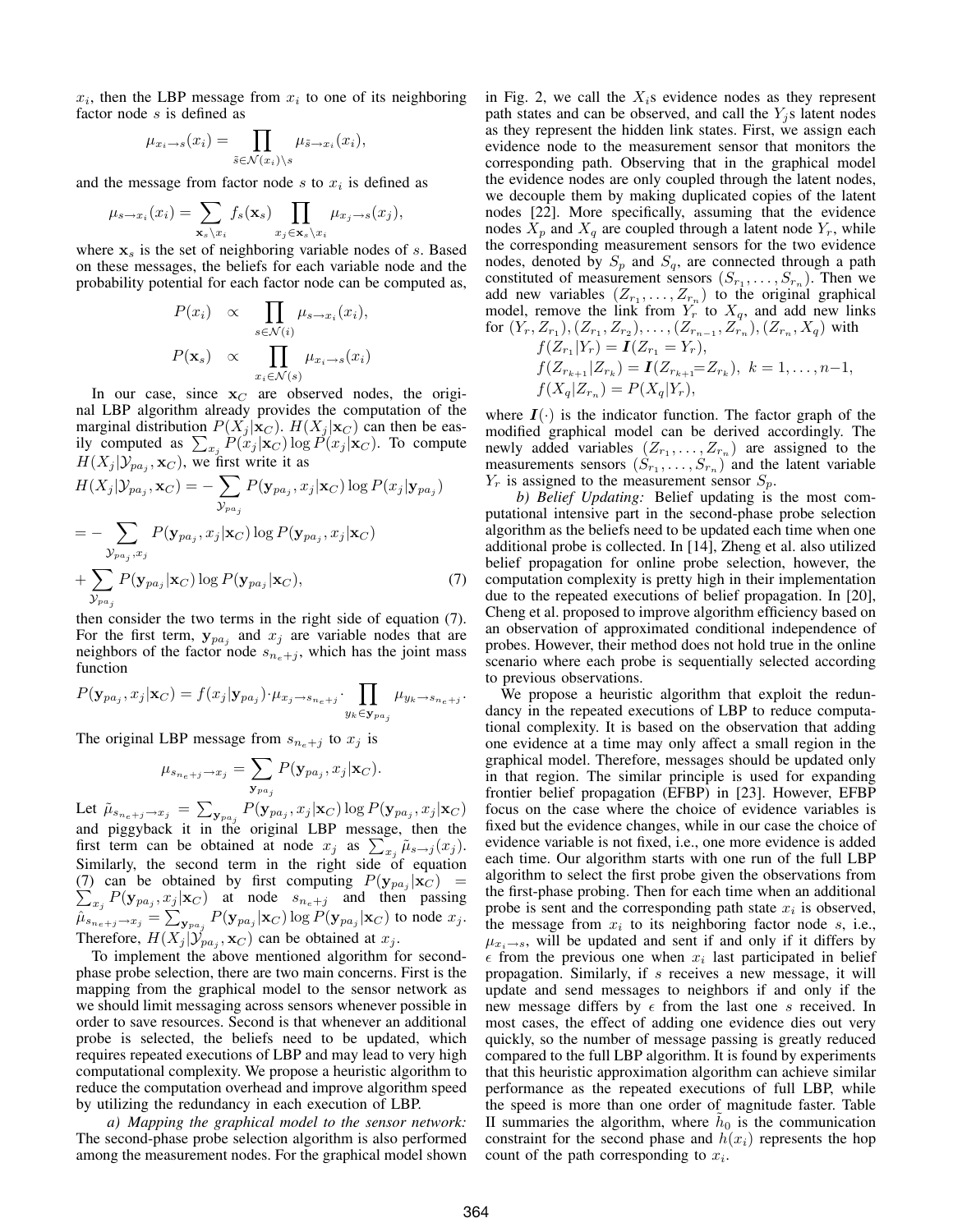TABLE II AN IMPROVED LBP BASED ALGORITHM FOR SECOND-PHASE PROBE SELECTION

1 **Initialization**: perform LBP to select the first probe  $x_1$ , obtain initial belief messages  $\mu^{[0]}_{\cdot\cdot\cdot\cdot}$ .  $k = 1, h_k = h(x_1), converged = false, S^{[0]} = {x_1},$ 2. while  $h_k \leq \tilde{h}_0$ 3 while converged  $==$  false  $4 \quad \textit{converged} = \textit{true}, \; \mathcal{S}^{[1]} = \emptyset$ 5 for  $s \in \mathcal{S}^{[0]}$ 6 for  $t \in \mathcal{N}(s)$ 7 compute  $\mu_{s \to t}^{[1]}$  based on new observed probing result or new received message from neighbors 8 **if**  $|\mu_{s \to t}^{[1]} - \mu_{s \to t}^{[0]}| > \epsilon$ 9 converged = false, send  $\mu_{s \to t}^{[1]}$  to t 10  $\mu_{s\to t}^{[0]} = \mu_{s\to t}^{[1]}$ ,  $S^{[1]} = S^{[1]} \cup t$  $11$ 12 end for 13 end for  $14$  $\lbrack 0\rbrack =\mathcal{S}^{[1]}$ 15 end while 16  $k = k + 1$ 17 select the  $k^{th}$  probe  $x_k$ ,  $h_k = h_{k-1} + h(x_k)$ 18  $S^{[0]} = \{x_k\}$ 19 end while

### V. EVALUATION

To evaluate the performance of the proposed algorithm, we generate a set of different networks. The sensor nodes are assumed to be uniformly deployed. A small number of nodes are randomly selected as the measurement nodes (M nodes) to collect end-to-end measurements. The monitored paths from measurement nodes to other regular sensor nodes follow the shortest paths. Table III summarizes the parameters for the evaluated networks with different sizes.

| TABLE III                 |  |  |  |  |  |
|---------------------------|--|--|--|--|--|
| <b>NETWORK PARAMETERS</b> |  |  |  |  |  |

| Net  | Avg. node | Num. of | Num. of | Num. of | Avg. path |
|------|-----------|---------|---------|---------|-----------|
| size | degree    | M nodes | links   | paths   | lengths   |
| 100  | 5.36      |         | 268     | 485     | 3.30      |
| 200  | 5.06      |         | 506     | 985     | 5.21      |
| 300  | 4.68      |         | 702     | 1779    | 5.30      |
| 400  | 5.09      |         | 1049    | 1985    | 6.39      |
| 500  | 6.27      |         | 1568    | 3472    | 7.83      |

In the experiments, the occurrence of an anomaly on each link in the network is modeled as a Bernoulli process. The probability associated with each Bernoulli process may be adjusted for different anomaly densities. For simplicity, we assume that once an anomaly occurs, it remains anomalous until being detected. We report results for the two probing phases under different experimental settings, including different network sizes, communication constraints and anomaly densities. Since existing work typically do not consider a strict communication constraint, we design a simple baseline algorithm that can work under communication constraints and compare our trust-assisted algorithm with the baseline algorithm. The baseline algorithm is assumed to be not aware

of the trust information. It follows the same procedures as the trust-assisted algorithm but assumes that each link is equally likely to be anomalous with probability 0.5.

*1) First-phase probing:* The goal of the first-phase probing is to cover as many anomalous links as possible given the communication constraint and at the same time, narrow down the suspicious areas in the network. We propose to evaluate the algorithm performance using two metrics. The first metric is anomaly coverage rate, which is computed as the ratio of the anomalous links covered by the candidate probes to all anomalous links. The second metric is the suspicious area measured by number of suspicious paths after the first-phase probing. Since only end-to-end anomalous behaviors (path anomalies) are identified in the first phase, the suspicious paths represent those paths that intersect with the discovered anomalous paths. They are also candidate paths for the secondphase probing for locating individual anomalous links. Fig. 4(a) shows the anomaly coverage rate for our trust-aware probe selection method and the baseline method in different networks under given communication constraints. Fig. 4(b) shows the number of suspicious paths after the first-phase probing for these networks. The x-axis of the two figures show network sizes while other network parameters are shown in table III. The number above the bars are the corresponding communication constraints used for the first phase. For larger network sizes, we used larger communication constraints. Anomaly densities in these network are around 20%, i.e., about 20% of the links in the networks are anomalous.



Fig. 4. Comparison of the trust-aware method and baseline method

Fig. 4(a) shows that the trust-aware method can cover more anomalous links than the baseline method given the same communication constraints. Fig. 4(b) demonstrates that both the trust-aware algorithm and the baseline algorithm have scaled down the suspicious areas: the number of candidate probes have been greatly reduced. We also note that the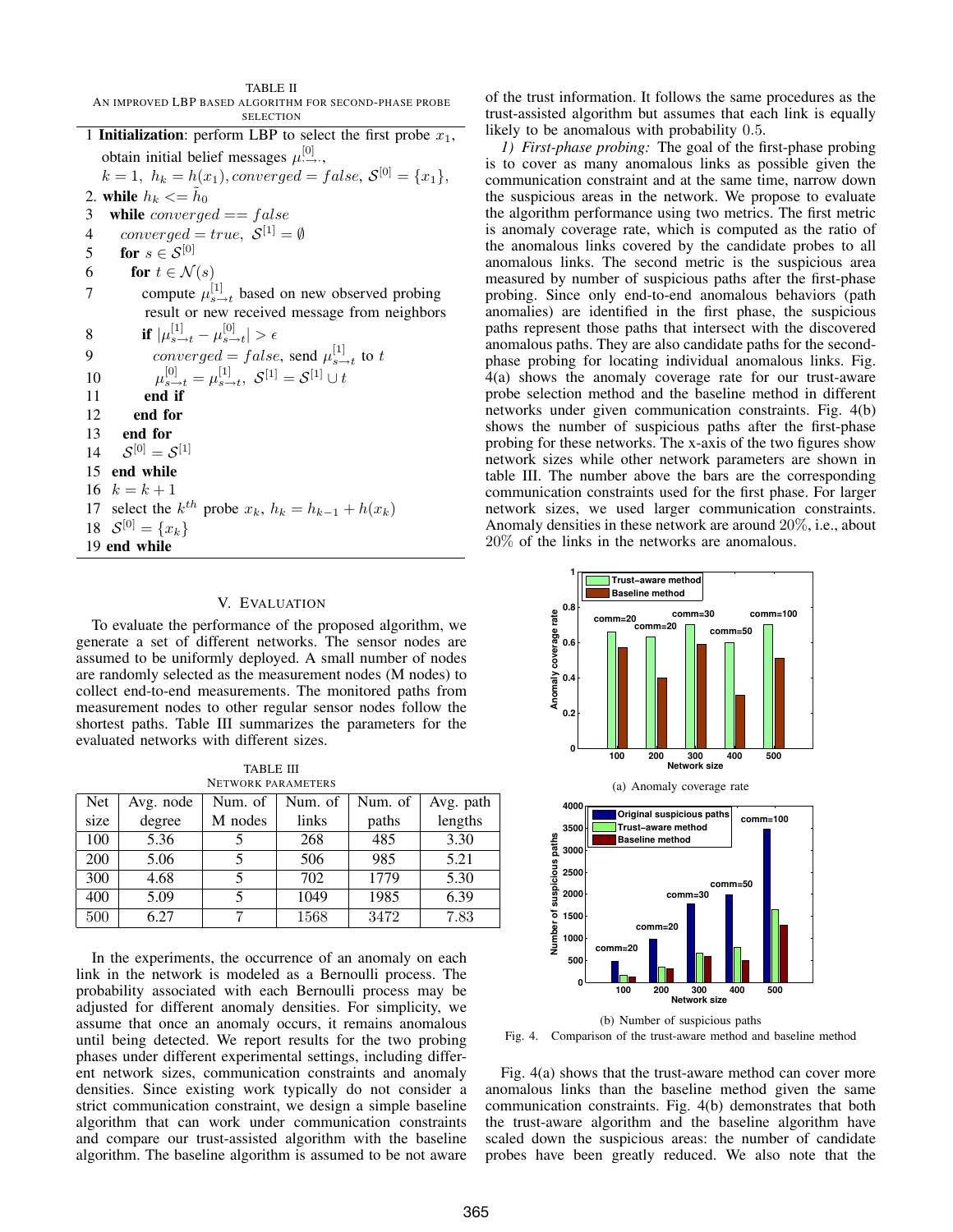baseline method may achieve smaller suspicious areas, that is because it identifies much fewer anomalous paths, which will lead to fewer intersecting suspicious paths.

Another concern for the first-phase probe selection, as mentioned before, is the computational complexity of the algorithm. We compare our approximation method implemented in MATLAB to the exact method provided by MATLAB integer programming solver, in terms of both speed and performance. The experimental settings are the same as the previous one. Fig. 5(a) shows the running time of our method and the exact solution for different networks. Fig. 5(b) shows the anomaly coverage rate for the two methods.



Fig. 5. Comparison of the approximation method and the exact solution

For small networks, since the communication constraint is also small, the budgeted maximum coverage problem has small scale, therefore, the exact solution is only about 3 times slower than the approximation method. However, the approximation method starts to provide much superior performance over the exact method when the network size becomes larger, e.g., for network size larger than 300, the approximation method is more than one order of magnitude faster than the exact method, while reduction on the anomaly coverage rate is less than 0.1. Considering the much larger running time of the exact solution, e.g, in the scale of minutes, the performance reduction of the approximation method is acceptable.

*2) Second-phase probing:* For the second-phase probing, the goal is to find the individual links that are responsible for the observed path anomalies. The performance is evaluated in terms of the missed detection rate (MDR) and false alarm rate (FAR). The missed detection rate is represented by the percentage of anomalous links that are not found, and the false alarm rate is represented by the percentage of normal links that are recognized as anomalous. Denote  $\mathcal E$  as the set of monitored links,  $\mathcal{E}_A$  as the set of anomalous links, and  $\mathcal{E}_D$  as the set of anomalous links that are correctly localized, then

$$
MDR = 1 - \frac{|\mathcal{E}_A \cap \mathcal{E}_D|}{|\mathcal{E}_A|}, \ FAR = \frac{|\mathcal{E}_D \cap (\mathcal{E} - \mathcal{E}_A)|}{|\mathcal{E} - \mathcal{E}_A|}
$$

We have implemented our probe selection algorithm in this phase on top of the belief propagation algorithm from Kevin Murphy's Bayes Net toolbox [24]. To demonstrate the effectiveness of our heuristic method on improving algorithm efficiency, we also implemented the BPEA algorithm proposed by Zheng et al. [14]. BPEA applied a similar repeated LBP algorithm for online probe selection, which, to the best of our knowledge, provides the best inference accuracy in the literature. However, BPEA did not fully exploited the redundancy in the repeated executions of LBP and it has very high computational complexity.

Fig. 6 shows the performance comparison of BPEA and our algorithm in a network with 400 nodes. Other network parameters are shown in the corresponding row in Table III. In this experiment, anomaly density is around 30%. The communication constraint is 50 for the first-phase probe selection. Fig. 6(a) compares the running time of the two methods. Fig. 6(b) compares the information gain in bits for the two methods, and Fig. 6(c) shows the missed detection rate. The false alarm rate is very small in both cases, i.e., around 0.04, and sending more probes did not change the false alarm rate much, so we don't show it here. The x-axis in the figures corresponds to the communication constraint for the second phase.



We can see that our heuristic method indeed speeds up the probe selection process a lot, i.e., more than one order of magnitude than BPEA. In the case that the communication constraint is 80 hop counts, BPEA need about 35 minutes, which is not realistic for real time probe selection, while our approach only need one and half minutes. The information gain, in terms of the reduced uncertainty, obtained by the two methods are almost the same for given communication constraints, while the missed detection rate is even a slightly lower using our heuristic method. Over various experiments that we